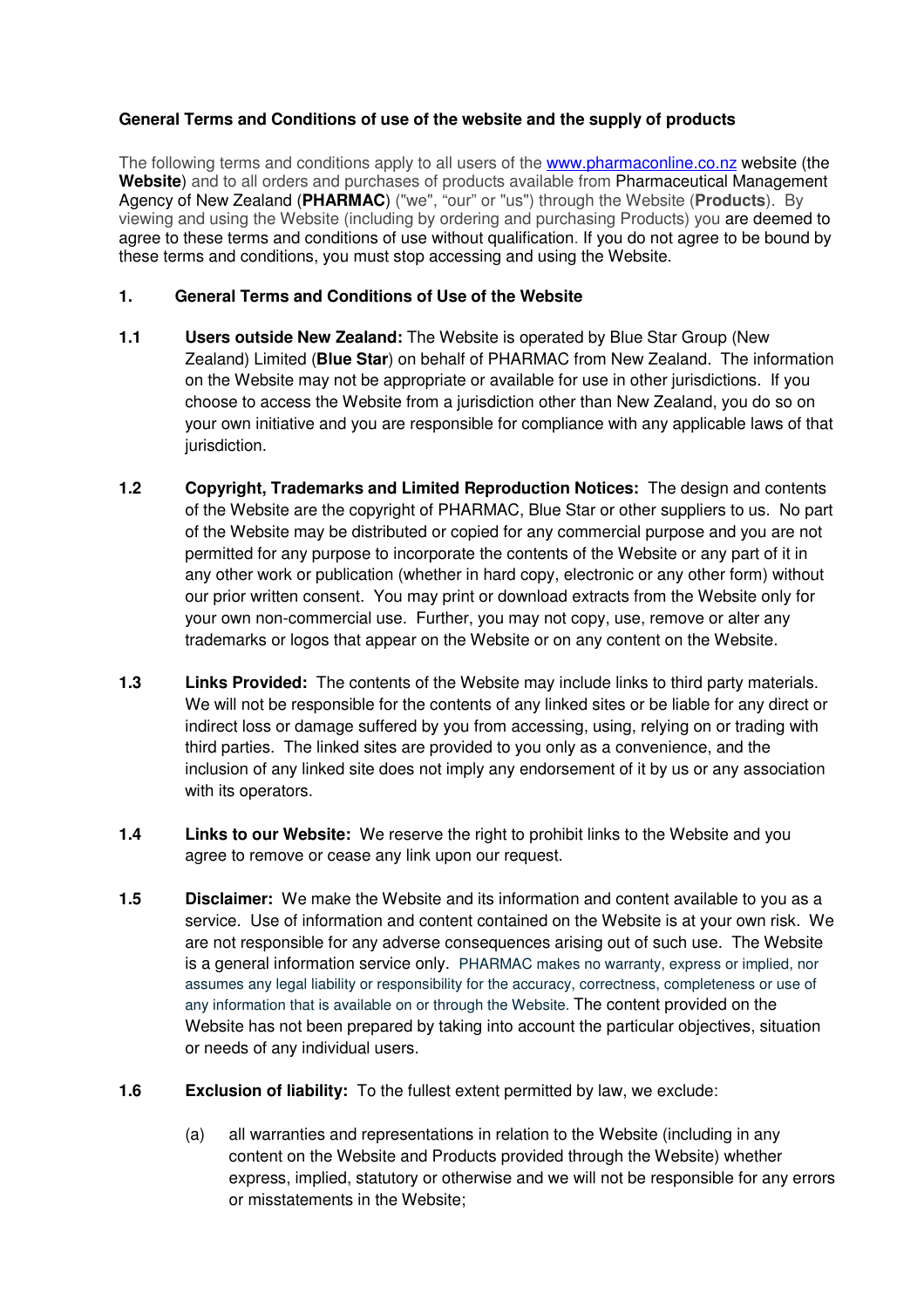- (b) all liability in relation to the Website whether in contract, tort (including negligence) or otherwise, for any loss or damage however caused (including direct, indirect, consequential or special loss or damage, or loss of profits, loss of data, loss of savings and loss of opportunity).
- **2. Limit of liability:** To the extent liability cannot be excluded by law, PHARMAC's, its agents', contractors' and employees' total aggregate liability to you under or in connection with these Terms and Conditions or the use of the Products by you, whether arising in contract, tort (including for negligence) or otherwise, shall not exceed the purchase price paid by you for the relevant Product regardless of the date on which such liability arises.

# **Terms and Conditions relating to ordering and purchasing Product**

- 2.1 **Terms:** These Terms and Conditions constitute the entire agreement between you and us relating to the subject matter of these Terms and Conditions.
- 2.2 **For benefit of eligible people in New Zealand:** You may only order Products through the Website if, and by placing an order on the Website for Product you warrant that, you are in New Zealand and the Products are ordered for the purposes of benefiting eligible people (as that term is defined in the New Zealand Public Health and Disability Act 2000) residing in New Zealand.
- 2.3 **Discretion to accept registration and order of Product**: PHARMAC (and any person we may authorise to do so on our behalf) has the absolute discretion to refuse the registration of any person on the Website and the order and purchase of Products by any person for any reason whatsoever, including the right to refuse persons who order or purchase Products for resale.
- 2.4 **Registration data:** You confirm that the data you provided to us on registering as a registered user was at the time you provided it current, complete and accurate, and you agree to maintain and update the data as required to keep it so.
- 2.5 **Termination of registration:** PHARMAC (and any person we may authorise to do so on our behalf) has the absolute discretion to terminate the registration of any person for any reason whatsoever.
- 2.6 **Password security and reasonable reliance:** You will ensure that all usernames and passwords required to access the Website are kept secure and confidential and you will notify us immediately of any unauthorised use of your password or any other breach of security. You release us from and renounce any claim in respect of or arising from any reasonable reliance by us upon any use of your password, including us disclosing information relating to your registration and/or affairs with us. You agree to indemnify and hold us, our officers and employees harmless from any claims, actions, costs (including legal costs), or losses by us or any third party due to or arising out of reasonable reliance by us or any third party upon any acts carried out, requests made or information provided through the use of your password.
- 2.7 **Liable for every order:** Where a person is registered with the Website (including having a login and password for an account), such person will be liable for every order made under their login and agrees to indemnify and keep PHARMAC indemnified against all losses, liabilities, penalties, damages, claims, demands, actions, costs, charges and expenses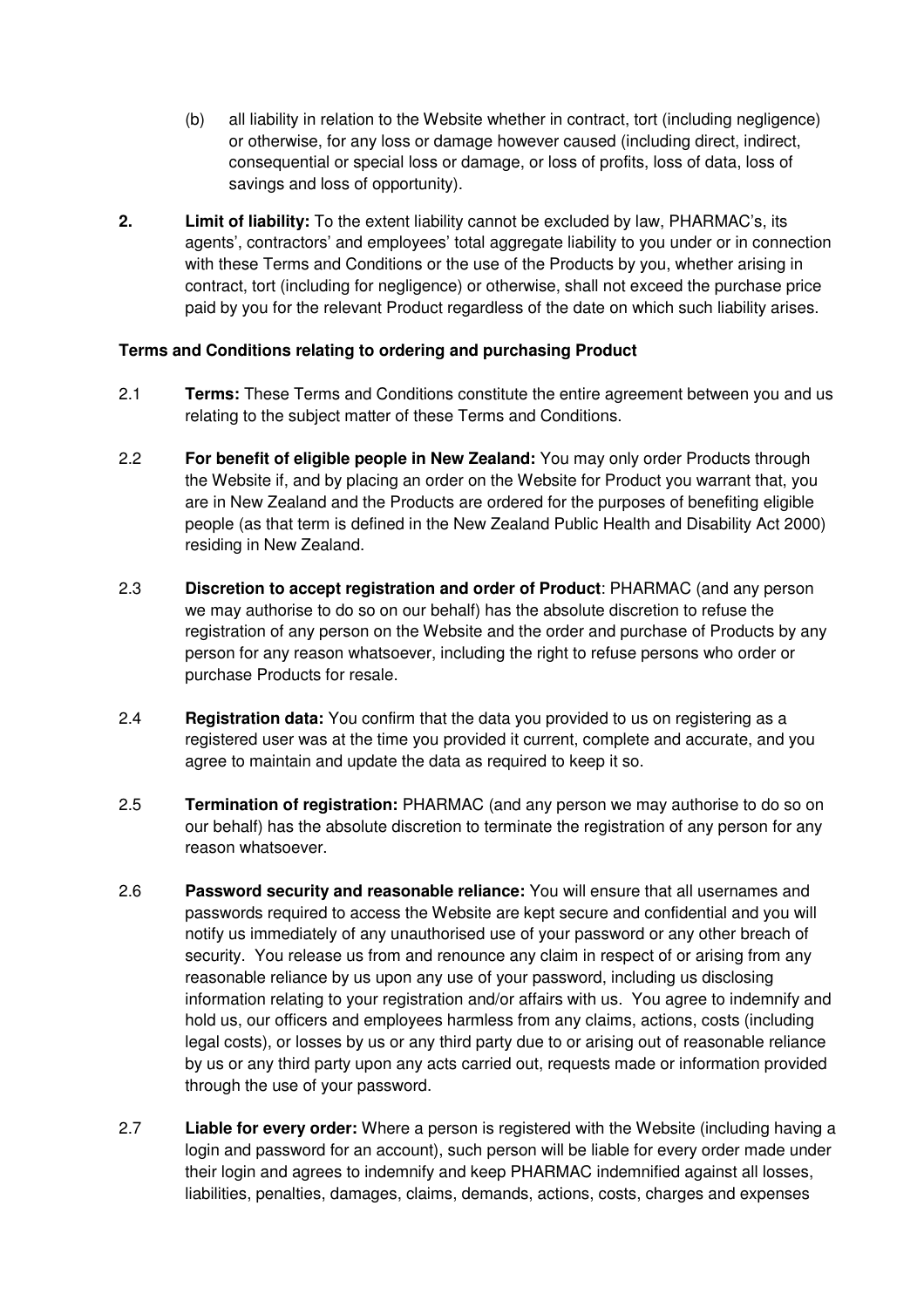whatsoever which PHARMAC incurs, or which may be made against PHARMAC by any third party, as a result of the actions of any third party placing orders for the Products using the person's login.

- 2.8 **Price:** The price payable for the Products is that stated on the Website at the time of submission of the order for the purchase of the Product, unless otherwise expressly agreed in writing by us. The prices include goods and services tax ("**GST**"). We may alter prices without notice.
- 2.9 **Payment:** Payment for ordered Products will be collected and processed by Blue Star on our behalf. We only accept payment via credit/debit card details and once submitted these are processed by Blue Star and its contractors. If accepted, a confirmation of your order and a tax invoice will be sent to you.
- 2.10 **Delivery:** Following receipt of payment by Blue Star, the ordered Products will be delivered to the New Zealand address provided in the order. The delivery times stated on the Website are indicative only and to the extent permitted by law, we exclude any liability for products delivered outside the indicative timeframes.
- 2.11 **Risk and title:** Risk in the products passes to the purchaser upon delivery of the products by a carrier, courier or other bailee for the purposes of transmission to the purchaser. Title in the products will pass to the purchaser once the products are delivered to the New Zealand address provided in the order.
- 2.12 **Warranties:** Except as provided in the Consumer Guarantees Act 1993, all warranties, descriptions, representation or advice given as to the fitness or suitability for any purpose, similarity to sample, or otherwise, are expressly excluded. No agent or representative of PHARMAC is authorised to make any warranties, representations or unauthorised warranties, representations or statements. You shall ensure that the Products are not used for any purpose for which they are not suitable and shall be responsible for using all necessary skill and care in handling and using the Products. You acknowledge and agree that PHARMAC assumes no obligation or liability for any advice given and all Products are accepted by you entirely at your risk.

### **3. Licence to use Products**

3.1 **Intellectual Property in Products:** The intellectual property, including the content, layout, design, data, databases and graphics within our print copies of the Products is owned by PHARMAC.

### **4. General Terms and Conditions**

4.1 **Events beyond our reasonable control:** If the performance by PHARMAC of its obligations under these Terms and Conditions is prevented by reason of "force majeure" (which shall include fire, casualty, accident, act of God, natural disaster, any law, order, proclamation, regulation, demand or requirement of any government or government agency, strikes, labour disputes, shortage of labour or lack of skilled labour, shortage or unavailability of Products or raw materials, delay in transit, electricity or communications failures, or other causes whatsoever beyond the reasonable control of PHARMAC) PHARMAC shall be excused from the performance of its obligations under these Terms and Conditions.